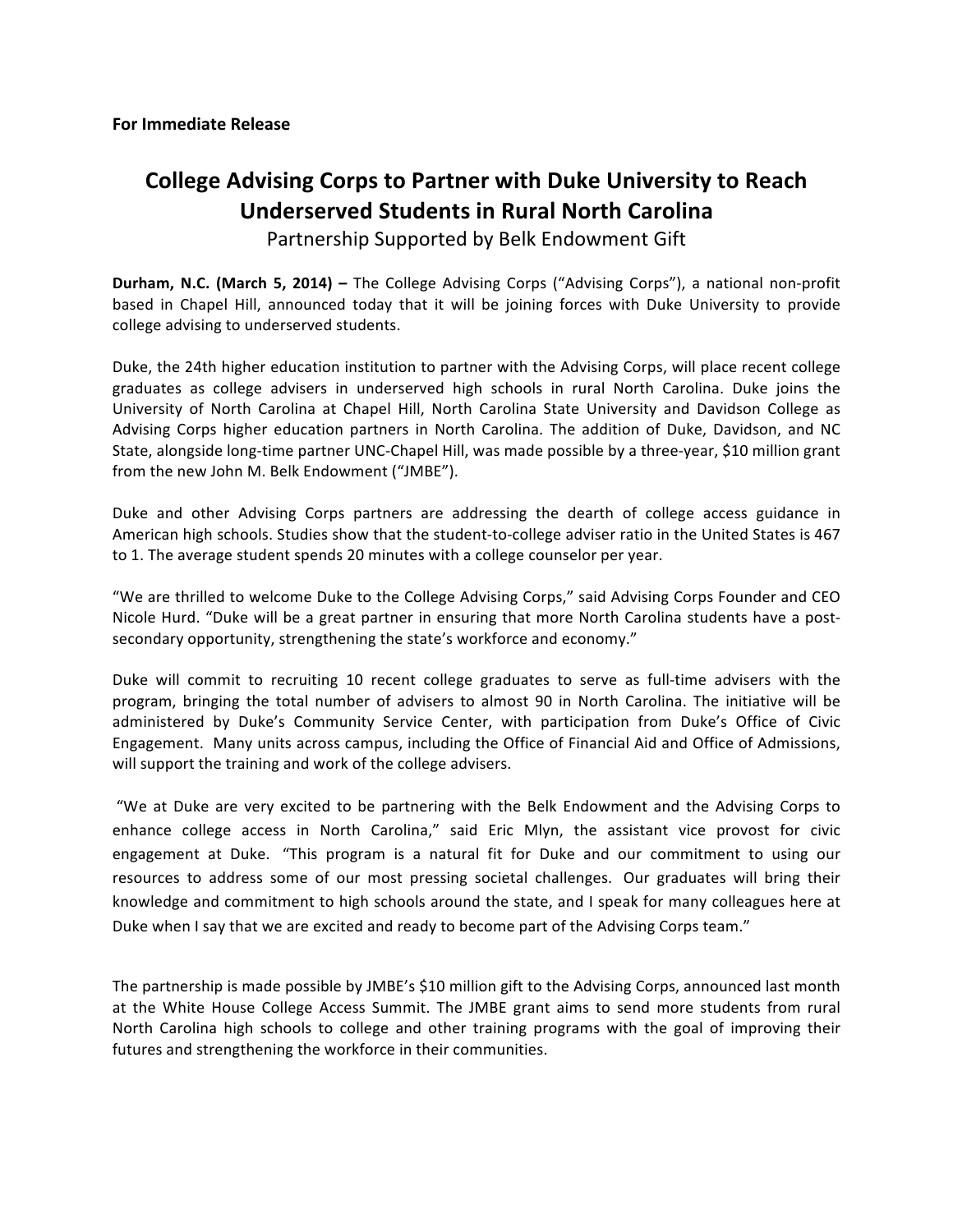"Increasing college access for North Carolina's students requires our state's public and private colleges to lend their leadership, expertise and resources," said Kristy Teskey, executive director for JMBE. "JMBE celebrates Duke's participation in this critical work."

Duke's commitment further supports the Advising Corps' growth strategy for the upcoming years, which includes placing 474 advisers in 515 high schools and serving 165,000 students in the 2014-15 school year. The Corps commits to continue to scale over the next five years, with a growth target of 1,000 high school placements and 300,000 students served per year.

Duke is joining a program that has demonstrated significant impact in improving higher education access. A study by Stanford University showed that students who work with Advising Corps advisers are 73 percent more likely to apply to a 4-year institution of higher education and 67 percent more likely to be accepted to a college/university than a student who does not meet with an Advising Corps adviser.

### **About Duke University**

Duke University enrolls more than 14,000 students in its undergraduate, graduate and professional programs. The university has a strong commitment to applying knowledge in service to society, both near its Durham, N.C., campus and around the world.

For more information, please visit www.duke.edu.

#### **About the College Advising Corps**

The College Advising Corps, based in Chapel Hill, N.C., works to increase the number of low-income, first-generation college and underserved high school students who enter and complete higher education. To deliver on this mission, the College Advising Corps places well-trained, recent college graduates from 24 partner institutions of higher education as full-time college advisers in the nation's underserved schools. The College Advising Corps provides the support that high school students need to navigate the complex processes of college admissions, securing financial aid and enrolling in schools that serve them well. For the 2013-14 school year, the Corps had 375 advisers in 423 high schools in 14 states serving 128,000 students. For more information, please visit www.advisingcorps.org.

#### **About the John M. Belk Endowment**

Based in Charlotte, N.C., the John M. Belk Endowment is a private family foundation whose newly

defined mission is to empower the  $21<sup>st</sup>$  century workforce by creating pathways to prosperity for underrepresented students by increasing their access to and completion of higher educational opportunities in North Carolina. Beginning in 2014, the John M. Belk Endowment will award more than \$13 million annually in grants to programs and institutions aligned with this mission, which is based on the vision of its founder, the late John M. Belk. Mr. Belk served as the mayor of Charlotte and CEO of Belk Inc., the nation's largest family-owned and-operated department store company. He created the John M. Belk Endowment in 1995 to fund a national merit scholarship program for his beloved alma mater, Davidson College. For more information, please visit www.jmbendowment.org.